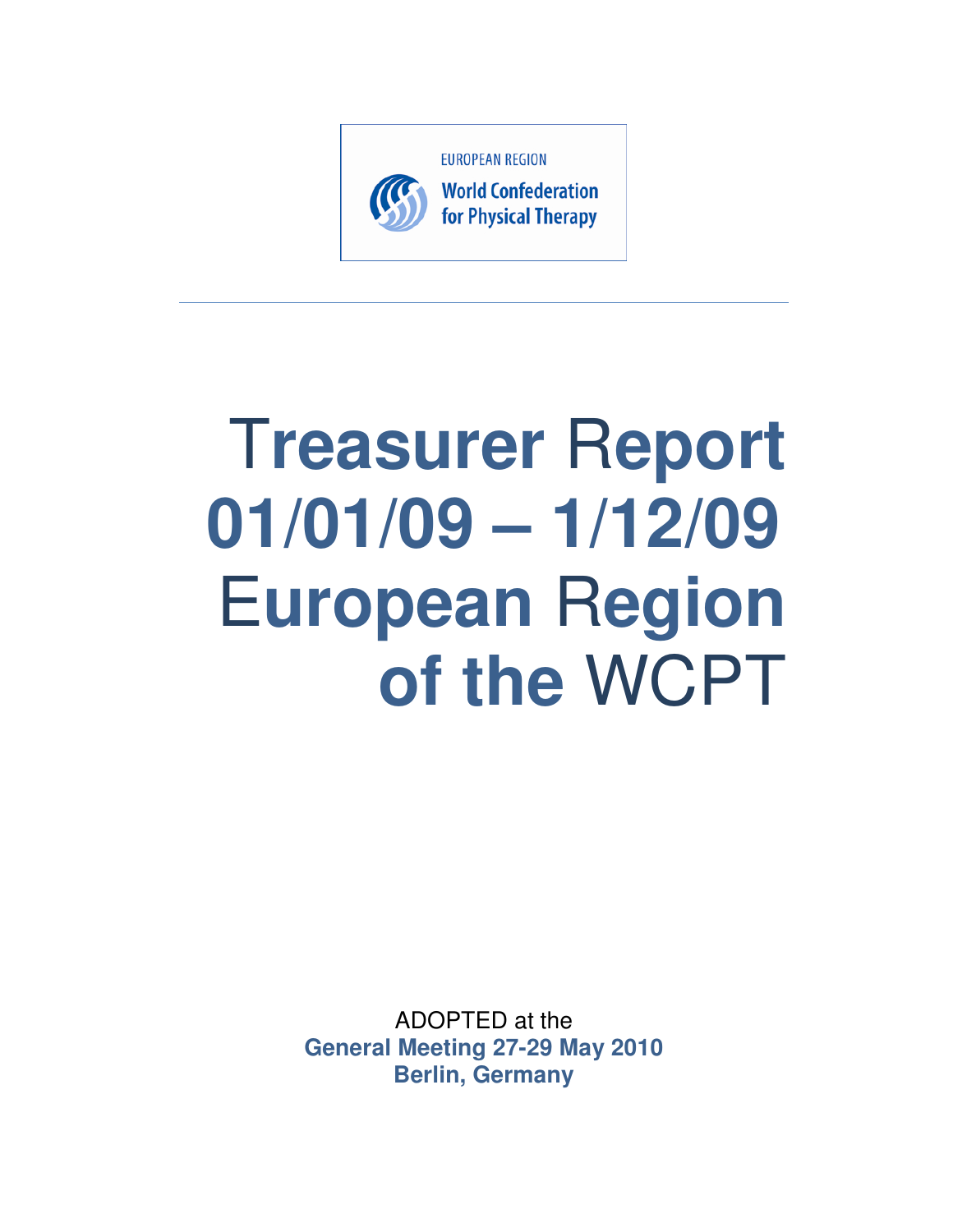# **REPORT OF THE ER-WCPT TREASURER - YEAR 2009 TO THE GENERAL MEETING 2010**

# **European Region of the World Confederation for Physical Therapy (WCPT)**

#### **CURRENT ACCOUNT - 17912072**

In 2009 the European Region of WCPT has a decrease in membership of **1158** members because only 30 from 35 Member organisations in ER – WCPT paid 2009 subscription. The decrease of receipts in membership fee is:

# **1.144,50 EUR = 0,75%**

The European Region represents 2009 **153.758** Physiotherapists

#### **INCOME**

#### **Annual income:**

Income in 2009 includes balance from 2008, subscription fee 2009, 2010, surplus from the Education Conference 2008 and retransfers from the deposit account.

Five members paid the annual subscription for 2009 – **10.508 EUR** in advance at the end of the financial year in 2008.

Balance from 2008 was **175,52 EUR**. The annual fee for 2009 was paid by twentyfive members in 2009 - **112.260,50 EUR.** Five members have not paid the 2009 subscription. Five members paid the annual subscription for 2010 – **10.389,60 EUR**.

The surplus from the Education Conference 2008 in Stockholm was **1.837,81 EUR.** 

Retransfer from the deposit account to the current account in 2009 was in total **113.250,00 EUR.** 

| <b>INCOME</b>                     | <b>EUR</b> |
|-----------------------------------|------------|
| The different income figures are: |            |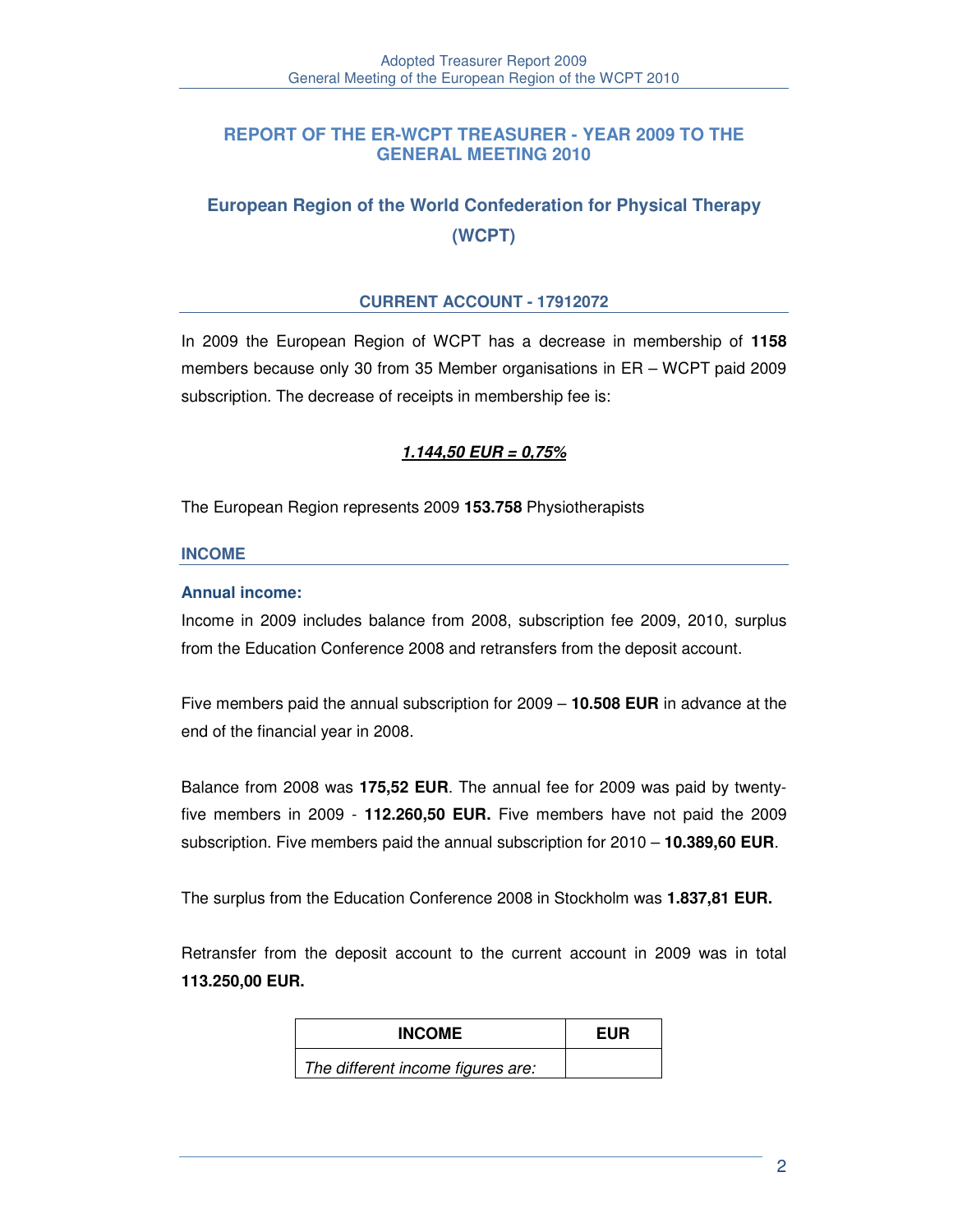| Balance 31.12.2008                  | 175,52     |
|-------------------------------------|------------|
| Subscription for 2009               | 112.260,50 |
| Subscription for 2010               | 10.389,60  |
| <b>Surplus Education Conference</b> | 1.837,81   |
| Retransfer Deposit account          | 113.250,00 |
| Total Revenue on income in 2009     | 237.913,43 |

#### **EXPENDITURE**

#### **Executive Committee**

The Executive Committee held three regularly meetings in 2009. The February meeting was held in Estoril coincide with the Common Platform Task Force meeting.

The second meeting was held in Warwick and the third meeting was held in Cologne.

Each meeting eliminated travel and accommodation expenses for one Executive member.

An extraordinary meeting was held in Brussels to discuss the implementation of a European Region Foundation.

In total **EUR 10.735,67** was used for accommodation, travel and subsistence costs to Executive Committee meetings in 2009. (see page 4)

#### **Secretariat**

**EUR 70.554,39** was paid as expenses for secretariat costs including, the location charge of **EUR 11.400,00**, office running expenses of **EUR 6.354,39** and secretary fee of **EUR 52.800,00**. (see page 5 and 6)

#### **Working group attendance/Other meetings**

**EUR 8.056,06** was paid for travel and subsistence costs to Executive Committee members and General Secretary to attend the meetings of the working groups. (see page 7/1)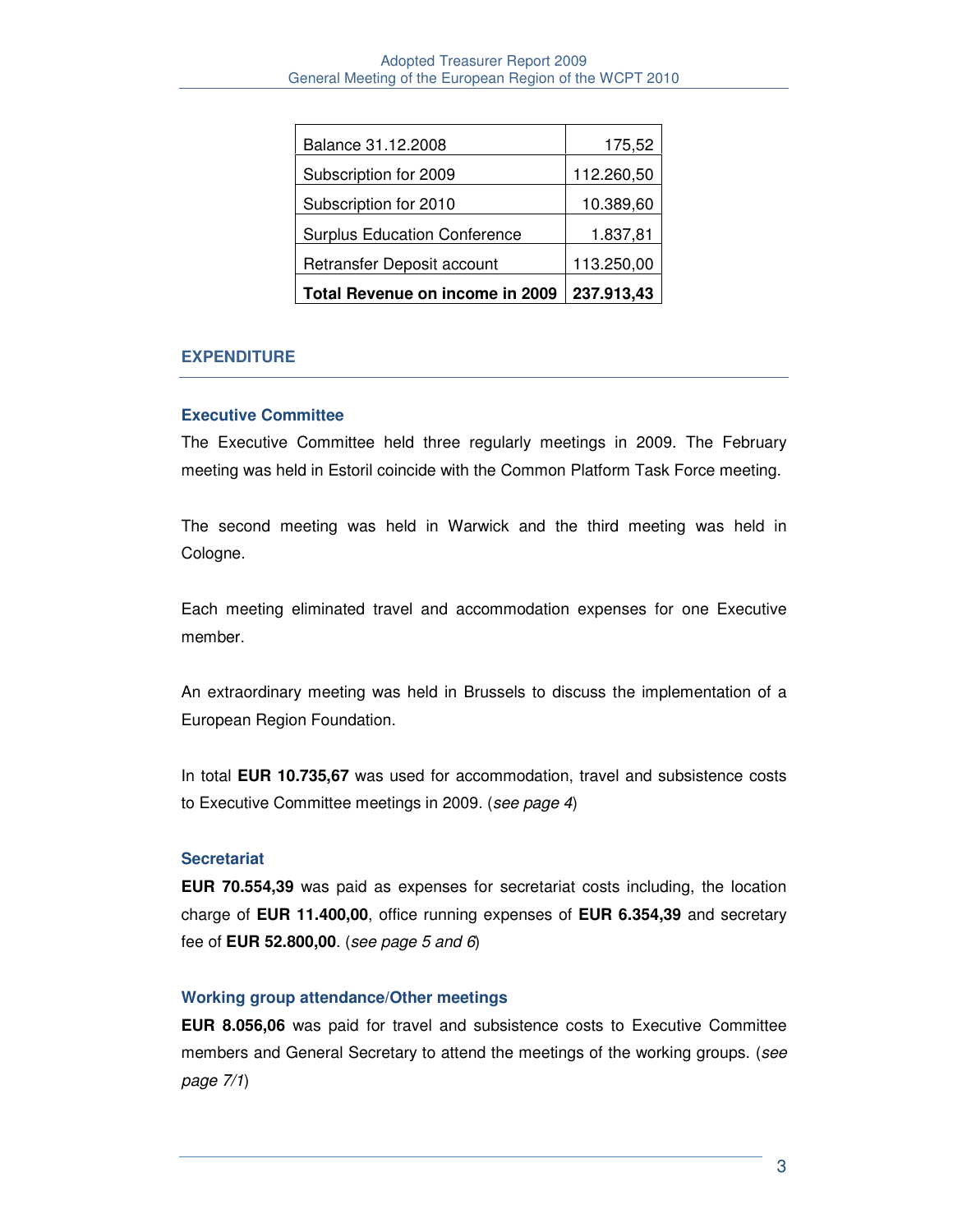**EUR 2.699,56** was used for travel and subsistence costs to other relevant meetings e.g. EU Commission, WCPT CEO meeting. (see page 7/2)

#### **Extraordinary Budget**

From extraordinary budget **EUR 778,59** was used for public relation issues e.g. Re design regions newsletter, business cards etc. (see page 8)

**EUR 366,79** was spending on running costs for the homepage of the European Region of WCPT. (see page 8)

**EUR 236,65** are running costs for the EU projects and will be reimbursed to the current account. (see page 8)

**EUR 2.850,00** are annual membership fee paid for the Guidelines International Network and European Public Health Alliances. (see page 8)

**EUR 146,70** was paid for EU conference attendance (see page 8)

**EUR 4.235,00** are lawyer costs for the development and implementation of a ER – WCPT Foundation charter. (see page 8)

**EUR 1.547,00** was paid to audit the ER – WCPT accounts to an Auditor. (see page 8)

**EUR 297,40** are contingency costs. (see page 8)

#### **Bank charges**

**EUR 185,48** are bank charges. (see page 10)

In 2009 the total expenditure including reimbursement and subsistence costs regarding the EU project, advanced payments to the General Secretary, transfer to the Reserve Fund and transfer to the deposit account to gain interest was **EUR 237.840,42**. (see page 3)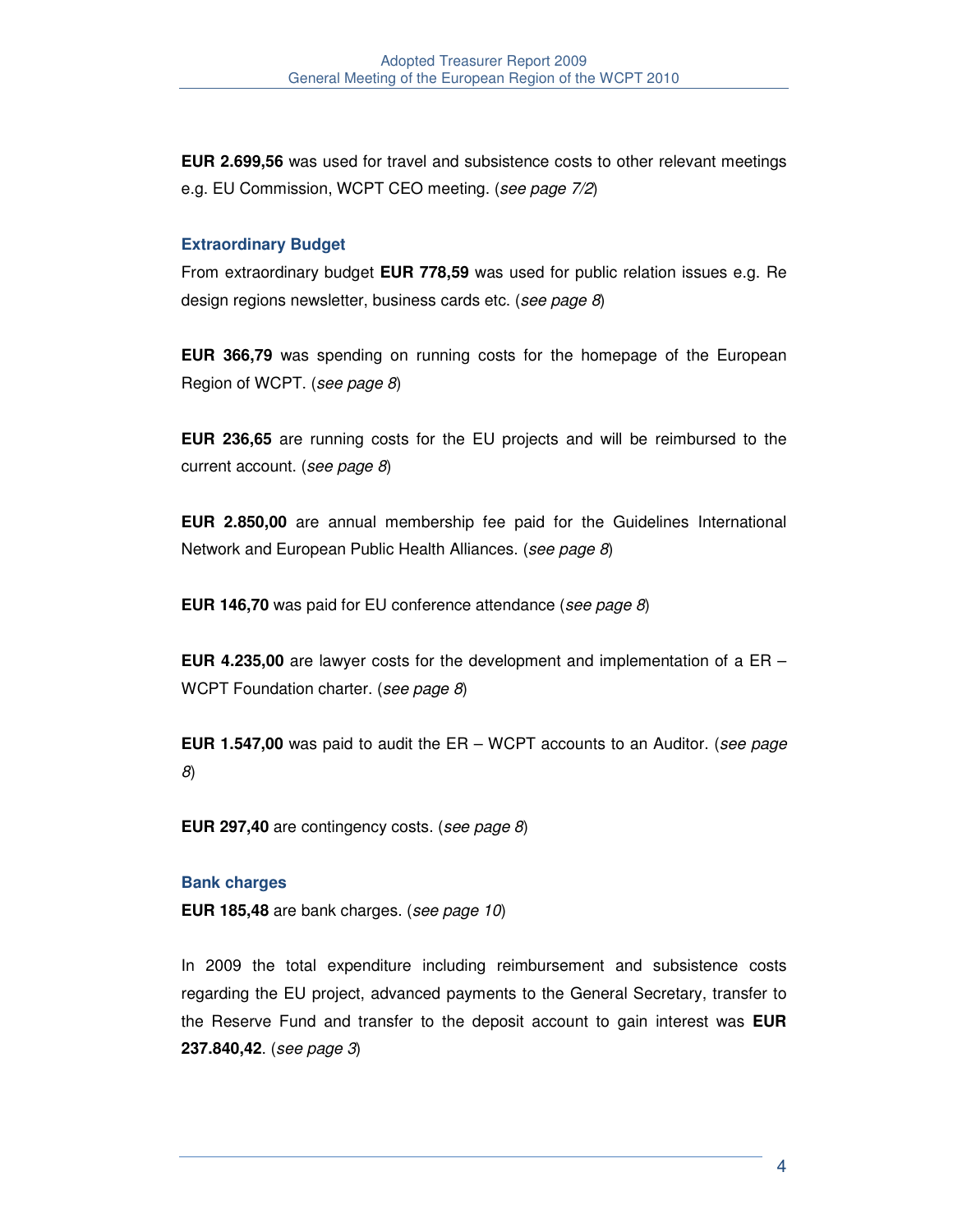The balance of the current account in 2009 is **EUR 73,01.** 

#### **RESERVE FUND - 17892076**

(see page 9)

# **INCOME**

**EUR 6.110,04** from the annual subscription paid by 29 members in 2009 was transferred to the Reserve Fund. (0,04 €/capita)

Surplus from the Education Conference 2008 was **EUR 1.873,81** and transferred to the Reserve Fund.

In addition with the balance from 2008 **EUR 54,98,** the amount held in the deposit of **EUR 10.652,16** and the surplus from the Education Conference 2008 the total revenue of income to the Reserve Fund in 2009 was **EUR 18.690,99**

# **EXPENDITURE**

To gain interest **EUR 18.616,01** was transferred to the deposit account.

**EUR 74,33** were bank charges.

The balance at the end of the financial year is **EUR 00,65.**

# **DEPOSIT – 694022914**

# (see page 11)

Balance from 2008 was **EUR 2.367,67.** Transfer from the current account and the Reserve Fund in 2009 to the deposit was **EUR 112.000,00**. **EUR 523,80** was income from interest. In 2009 **EUR 110.250,00** was retransferred to the current account to finance the daily business and to the reserve fund to contribute member organisations. The balance at the end of the financial year 2009 in the deposit was **EUR 4.641,47.**